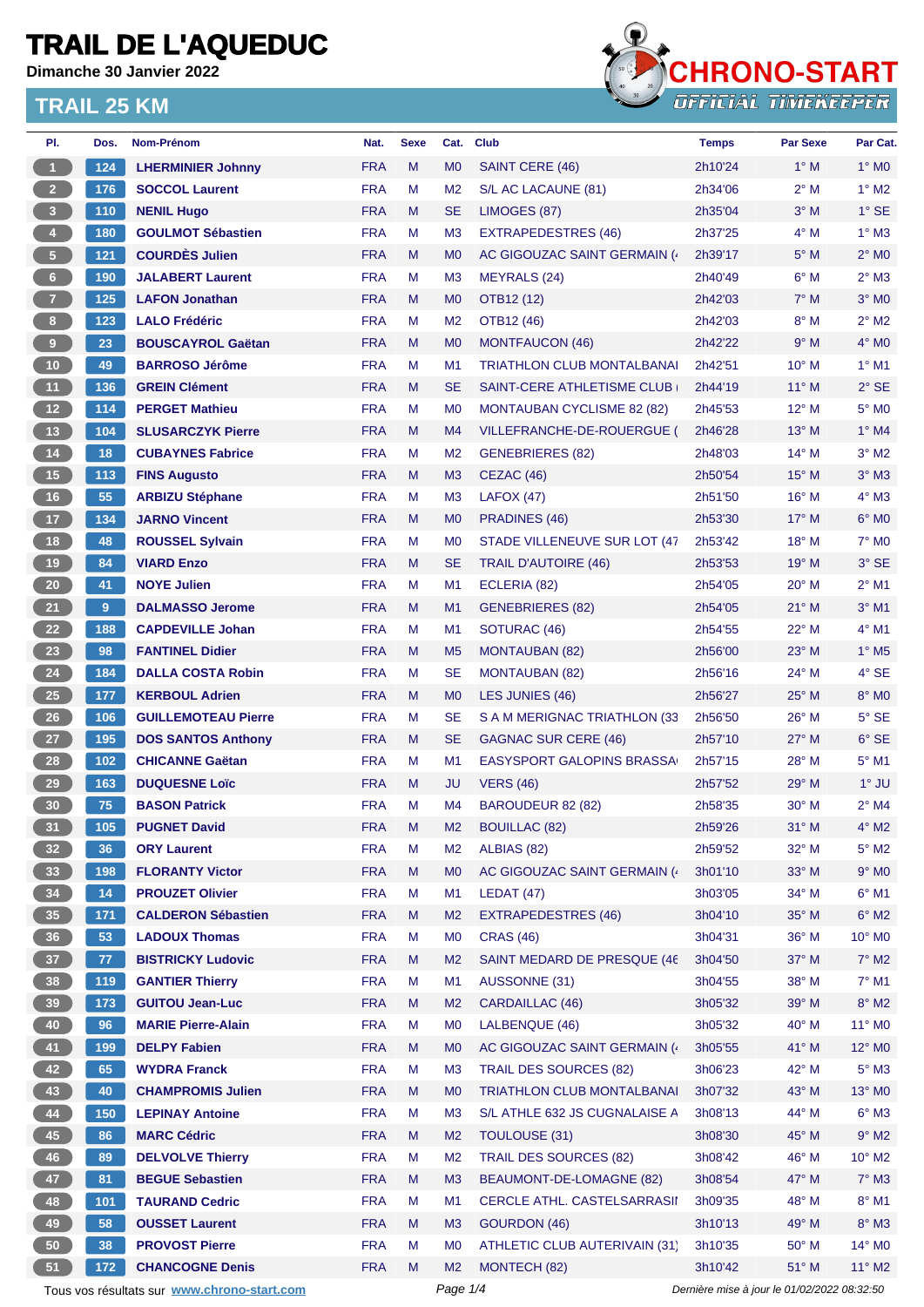**Dimanche 30 Janvier 2022**



| PI.             | Dos.            | Nom-Prénom                                  | Nat.       | <b>Sexe</b> | Cat.           | <b>Club</b>                      | <b>Temps</b>                                | <b>Par Sexe</b> | Par Cat.                   |
|-----------------|-----------------|---------------------------------------------|------------|-------------|----------------|----------------------------------|---------------------------------------------|-----------------|----------------------------|
| 52              | 82              | <b>FABRE Benoît</b>                         | <b>FRA</b> | M           | M3             | LUZECH (46)                      | 3h10'50                                     | 52° M           | $9°$ M3                    |
| 53              | 120             | <b>FRAYSSI Nicolas</b>                      | <b>FRA</b> | M           | M <sub>1</sub> | AC GIGOUZAC SAINT GERMAIN (4     | 3h10'51                                     | 53° M           | $9°$ M1                    |
| 54              | 99              | <b>BOUSQUET Frédéric</b>                    | <b>FRA</b> | M           | M <sub>2</sub> | <b>CAMPAGNAC LES QUERCY (24)</b> | 3h11'00                                     | 54° M           | 12° M2                     |
| 55              | 162             | <b>BIERENBROODSPOT Nicole</b>               | <b>NED</b> | F.          | SE             | QUERCY D+ (82)                   | 3h11'01                                     | $1^{\circ}$ F   | $1^\circ$ SE               |
| 56              | 122             | <b>LAPORTE Nicolas</b>                      | <b>FRA</b> | M           | M1             | BIM TEAM (82)                    | 3h12'53                                     | $55^{\circ}$ M  | $10^{\circ}$ M1            |
| 57              | 147             | <b>ROQUES Patrick</b>                       | <b>FRA</b> | M           | M <sub>5</sub> | <b>BIO</b> (46)                  | 3h13'11                                     | 56° M           | $2^{\circ}$ M <sub>5</sub> |
| 58              | 116             | <b>GASTON Gerald</b>                        | <b>FRA</b> | M           | M <sub>0</sub> | <b>CAHORS TRIATHLON (82)</b>     | 3h13'31                                     | $57^\circ$ M    | 15° MO                     |
| 59              | 28              | <b>DE CASTRO Marisa</b>                     | <b>FRA</b> | F.          | M1             | <b>ESCLAUZELS (46)</b>           | 3h13'36                                     | $2^{\circ}$ F   | $1°$ M1                    |
| 60              | 139             | <b>ORLIAC Remy</b>                          | <b>FRA</b> | M           | M <sub>0</sub> | ST JEAN DE THURAC (47)           | 3h14'02                                     | $58^\circ$ M    | $16^\circ$ MO              |
| 61              | 182             | <b>CAYUELA Jean Christophe</b>              | <b>FRA</b> | M           | M <sub>2</sub> | LE MAS D AGENAIS (47)            | 3h15'32                                     | 59° M           | 13° M2                     |
| 62              | 138             | <b>DUBOIS Sebastien</b>                     | <b>FRA</b> | M           | M1             | CIEURAC (46)                     | 3h15'53                                     | $60^\circ$ M    | $11^{\circ}$ M1            |
| 63              | 61              | <b>DUCOS André</b>                          | <b>FRA</b> | M           | M4             | S/L CLUB ATHLETIQUE BOE BON      | 3h15'53                                     | 61° M           | $3°$ M4                    |
| 64              | 19              | <b>BOILLEAU Stéphane</b>                    | <b>FRA</b> | M           | M <sub>2</sub> | <b>STADE VILLENEUVOIS (47)</b>   | 3h16'29                                     | $62^{\circ}$ M  | $14^{\circ}$ M2            |
| 65              | 74              | <b>CANDELORO Jonathan</b>                   | <b>FRA</b> | M           | SE             | CE DUATHLON LIEBHERR (31)        | 3h17'01                                     | 63° M           | $7°$ SE                    |
| 66              | 45              | <b>CASALI Gil</b>                           | <b>FRA</b> | M           | M4             | CABBE47 (47)                     | 3h17'35                                     | $64^{\circ}$ M  | $4^\circ$ M4               |
| 67              | 154             | <b>VIEIRA Jose</b>                          | <b>FRA</b> | M           | M <sub>3</sub> | AC GIGOUZAC SAINT GERMAIN (      | 3h18'28                                     | $65^{\circ}$ M  | $10^{\circ}$ M3            |
| 68              | 25              | <b>CANTALOUBE Hervé</b>                     | <b>FRA</b> | M           | M <sub>2</sub> | CYCLO CLUB GOURDONNAIS (46       | 3h18'55                                     | $66^{\circ}$ M  | $15^\circ$ M2              |
| 69              | 127             | ROUGIÉ Jérôme                               | <b>FRA</b> | M           | M <sub>2</sub> | AYNAC (46)                       | 3h20'19                                     | $67^\circ$ M    | $16^{\circ}$ M2            |
| 70              | 107             | <b>TROMAS Stéphane</b>                      | <b>FRA</b> | M           | M <sub>2</sub> | ESPERE (46)                      | 3h20'21                                     | $68^\circ$ M    | 17° M2                     |
| 71              | 144             | <b>PUIGDEVALL Nicolas</b>                   | <b>FRA</b> | M           | M1             | <b>COURIR A MONTECH (82)</b>     | 3h20'26                                     | $69^\circ$ M    | 12° M1                     |
| 72              | 129             | <b>SABOUREAU Nicolas</b>                    | <b>FRA</b> | M           | M1             | <b>COURIR A MONTECH (82)</b>     | 3h20'26                                     | $70^\circ$ M    | 13° M1                     |
| 73              | 8               | <b>ALIBERT Stéphane</b>                     | <b>FRA</b> | M           | M <sub>1</sub> | SCA 2000 TRIATHLON EVRY (91)     | 3h20'48                                     | $71^\circ$ M    | $14^{\circ}$ M1            |
|                 |                 |                                             |            |             |                |                                  |                                             |                 |                            |
| 74              | 175             | <b>MIENS François</b>                       | <b>FRA</b> | M           | M <sub>2</sub> | FENOUILLET (31)                  | 3h21'25                                     | $72^{\circ}$ M  | 18° M2                     |
| 75              | 87              | <b>LEONARD Jean-Michel</b>                  | <b>FRA</b> | M           | M <sub>3</sub> | S/L MONFLANQUIN ATHLETIC CLI     | 3h21'37                                     | 73° M           | $11^{\circ}$ M3            |
| 76              | 187             | <b>DAMOUR Benoît</b>                        | <b>FRA</b> | M           | M1             | CAHORS (46)                      | 3h21'43                                     | $74^\circ$ M    | $15^{\circ}$ M1            |
| $77$            | 185             | <b>ANTOINE Patrick</b>                      | <b>FRA</b> | M           | M4             | <b>REYNIES (82)</b>              | 3h22'06                                     | $75^{\circ}$ M  | 5° M4                      |
| 78              | 46              | <b>PENCHE PUJOL Aurore</b>                  | <b>FRA</b> | F           | M1             | CAM /TEAM BINOUZE (82)           | 3h22'51                                     | 3° F            | $2^{\circ}$ M1             |
| 79              | 13              | <b>BREYSSE Philippe</b>                     | <b>FRA</b> | M           | M4             | FIGEAC (46)                      | 3h22'58                                     | 76° M           | $6°$ M4                    |
| 80              | 47              | <b>PRADAL Gérard</b>                        | <b>FRA</b> | M           | M <sub>3</sub> | <b>CASTELCULIER (47)</b>         | 3h23'10                                     | $77^\circ$ M    | $12^{\circ}$ M3            |
| 81              | 91              | <b>MUSSARD Anthony</b>                      | <b>FRA</b> | M           | <b>SE</b>      | <b>TOURNON D'AGENAIS (47)</b>    | 3h23'20                                     | 78° M           | 8° SE                      |
| 82              | 22              | <b>LABORIE Coralie</b>                      | <b>FRA</b> | F           | M <sub>0</sub> | CONCOTS (46)                     | 3h24'01                                     | $4^{\circ}$ F   | $1^\circ$ MO               |
| 83              | 79              | <b>LACOMBE Stephane</b>                     | <b>FRA</b> | M           | M3             | TRAIL DU SOLEIL COUCHANT 46      | 3h24'02                                     | $79^\circ$ M    | $13^\circ$ M3              |
| 84              | 159             | <b>MIQUEL Sébastien</b>                     | <b>FRA</b> | M           | M1             | OXYGENE 32/ARRATS TRAIL (32)     | 3h24'24                                     | 80° M           | $16^{\circ}$ M1            |
| 85              | 118             | <b>DEBERT Jérôme</b>                        | <b>FRA</b> | M           | M <sub>2</sub> | <b>FOULAYRONNES (47)</b>         | 3h25'03                                     | 81° M           | 19° M2                     |
| 86              | 97              | <b>NOYE Laurent</b>                         | <b>FRA</b> | M           | M <sub>2</sub> | MIRABEL (82)                     | 3h25'27                                     | 82° M           | $20^\circ$ M2              |
| 87              | 128             | <b>PARRA Guillaume</b>                      | <b>FRA</b> | M           | M <sub>2</sub> | BIRAC CA (82)                    | 3h26'00                                     | 83° M           | $21^\circ$ M2              |
| 88              | 167             | <b>DESANGLES Yanis</b>                      | <b>FRA</b> | M           | M <sub>3</sub> | <b>CAUSSE ET DIEGE (12)</b>      | 3h26'16                                     | 84° M           | $14^{\circ}$ M3            |
| 89              | 126             | <b>SUTRA Remi</b>                           | <b>FRA</b> | M           | M1             | CA BIRAC (82)                    | 3h26'28                                     | 85° M           | 17° M1                     |
| 90 <sub>o</sub> | 62              | <b>VERGNENEGRE Olivier</b>                  | <b>FRA</b> | M           | M1             | LIMOGES (87)                     | 3h26'44                                     | 86° M           | 18° M1                     |
| 91              | 103             | <b>SAMMUT Guillaume</b>                     | <b>FRA</b> | M           | M1             | <b>SPIRIDON LIMOUSIN (87)</b>    | 3h26'45                                     | 87° M           | 19° M1                     |
| 92              | 64              | <b>PARRA Vincent</b>                        | <b>FRA</b> | M           | <b>SE</b>      | CASTANET-TOLOSAN (31)            | 3h27'39                                     | 88° M           | $9^{\circ}$ SE             |
| 93              | 189             | <b>FRANCOUAL Olivier</b>                    | <b>FRA</b> | M           | M1             | <b>ARRATS TRAIL LE CLUB (32)</b> | 3h28'32                                     | 89° M           | $20^\circ$ M1              |
| 94              | 17 <sub>2</sub> | <b>SEVAULT Julien</b>                       | <b>FRA</b> | M           | M1             | <b>ARRATS TRAIL (32)</b>         | 3h28'32                                     | $90^\circ$ M    | $21^{\circ}$ M1            |
| 95              | 186             | <b>MARQUE Laurent</b>                       | <b>FRA</b> | M           | M <sub>4</sub> | <b>ARRATS TRAIL (32)</b>         | 3h28'32                                     | $91^\circ$ M    | $7^\circ$ M4               |
| 96              | 158             | <b>PEGOURIE Thomas</b>                      | <b>FRA</b> | M           | <b>SE</b>      | SAINT-CERE ATHLETISME CLUB       | 3h29'09                                     | 92° M           | $10^{\circ}$ SE            |
| 97              | 88              | <b>PHILIPPE Erwan</b>                       | <b>FRA</b> | M           | M1             | NEGREPELISSE (82)                | 3h29'32                                     | 93° M           | 22° M1                     |
| 98              | 12 <sub>1</sub> | <b>LAMBERT Jean-Yves</b>                    | <b>FRA</b> | M           | M3             | S/L STADE VILLENEUVE SUR LOT     | 3h30'13                                     | 94° M           | $15^{\circ}$ M3            |
| 99              | 90              | <b>GOMBAULT Philippe</b>                    | <b>FRA</b> | М           | M <sub>5</sub> | LES CLOCHES PIEDS (81)           | 3h30'30                                     | 95° M           | $3^\circ$ M5               |
| $100$           | 132             | <b>STIBAC Gilles</b>                        | <b>FRA</b> | M           | M4             | <b>TEAM RUNNING (82)</b>         | 3h30'50                                     | 96° M           | 8° M4                      |
| $101$           | $135$           | <b>EGNER Christian</b>                      | <b>FRA</b> | M           | M <sub>3</sub> | CAHORS A (46)                    | 3h30'55                                     | $97^\circ$ M    | 16° M3                     |
| $102$           | 35              | <b>RUBIELLA Lionel</b>                      | <b>FRA</b> | M           | M <sub>5</sub> | LE BOUSCAT (33)                  | 3h31'04                                     | 98° M           | $4^\circ$ M <sub>5</sub>   |
|                 |                 | Tous vos résultats sur www.chrono-start.com |            |             | Page 2/4       |                                  | Dernière mise à jour le 01/02/2022 08:32:50 |                 |                            |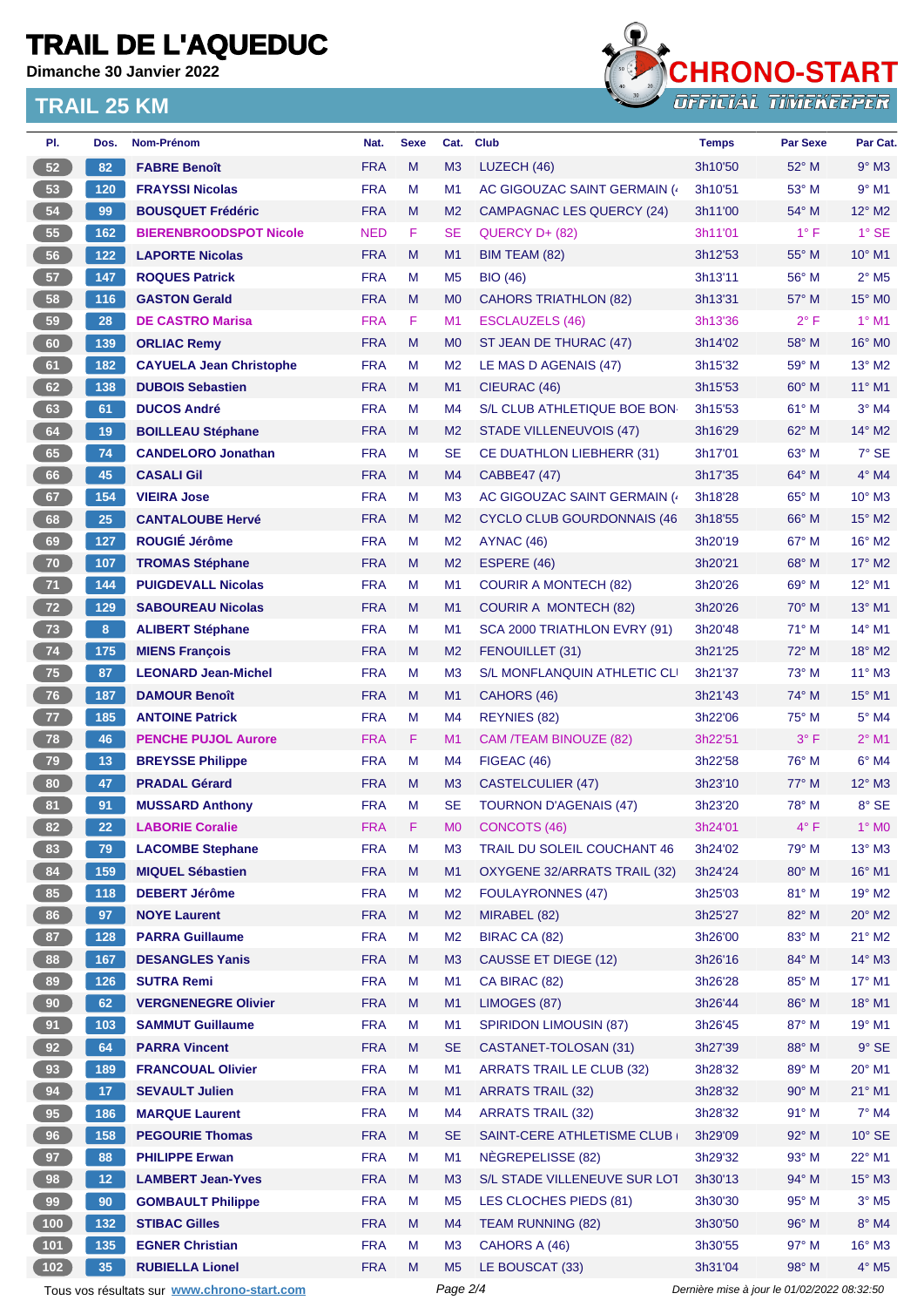**Dimanche 30 Janvier 2022**



| PI.                                                                         | Dos.            | Nom-Prénom                                  | Nat.       | <b>Sexe</b> | Cat.           | <b>Club</b>                          | <b>Temps</b>                                | <b>Par Sexe</b> | Par Cat.                 |
|-----------------------------------------------------------------------------|-----------------|---------------------------------------------|------------|-------------|----------------|--------------------------------------|---------------------------------------------|-----------------|--------------------------|
| (103)                                                                       | 148             | <b>CASASSA VIGNA Jean-Michel</b>            | <b>FRA</b> | M           | M1             | <b>TRAIL DES SOURCES (82)</b>        | 3h31'44                                     | $99^\circ$ M    | $23^\circ$ M1            |
| 104                                                                         | 100             | <b>CHRISTIN Simon</b>                       | <b>FRA</b> | М           | M <sub>1</sub> | <b>PUYCORNET (82)</b>                | 3h32'03                                     | $100^\circ$ M   | $24^{\circ}$ M1          |
| (105)                                                                       | 44              | <b>BESSIERES Yannick</b>                    | <b>FRA</b> | M           | M <sub>0</sub> | SAM TRIATHLON MERIGNAC (33)          | 3h34'02                                     | 101° M          | $17^\circ$ MO            |
| $\boxed{106}$                                                               | 70              | <b>POISBEAU Baptiste</b>                    | <b>FRA</b> | M           | <b>SE</b>      | SAM MERIGNAC TRIATHLON (33)          | 3h34'02                                     | 102° M          | $11^{\circ}$ SE          |
| 107                                                                         | 153             | <b>BIAU Nelly</b>                           | <b>FRA</b> | F           | M <sub>2</sub> | <b>TRAIL DE BOUDOU (82)</b>          | 3h35'01                                     | $5^{\circ}$ F   | $1^\circ$ M2             |
| 108                                                                         | 63              | <b>CAYROU Sylvain</b>                       | <b>FRA</b> | M           | M <sub>3</sub> | <b>VELOCLUB SERIGNAC (82)</b>        | 3h35'15                                     | 103° M          | $17^\circ$ M3            |
| 109                                                                         | 50              | <b>GUIBERT Samuel</b>                       | <b>FRA</b> | M           | M1             | <b>FRANCOULES (46)</b>               | 3h38'00                                     | $104^\circ$ M   | $25^{\circ}$ M1          |
| 110                                                                         | 71              | <b>RUIVO Carlos</b>                         | <b>FRA</b> | M           | M <sub>2</sub> | <b>BIAS (47)</b>                     | 3h38'06                                     | 105° M          | $22^{\circ}$ M2          |
| (111)                                                                       | 151             | <b>CORBELLA Florent</b>                     | <b>FRA</b> | M           | M <sub>3</sub> | QUERCY D+ (82)                       | 3h40'15                                     | $106^\circ$ M   | $18^\circ$ M3            |
|                                                                             | 16              | <b>MARTIN Yannick</b>                       | <b>FRA</b> | М           | <b>SE</b>      | LABASTIDE DU TEMPLE (82)             | 3h40'37                                     | 107° M          | $12^{\circ}$ SE          |
| $\begin{array}{c} \boxed{113} \end{array}$                                  | 164             | <b>CARIA David</b>                          | <b>FRA</b> | M           | M1             | <b>PPC (82)</b>                      | 3h40'38                                     | $108^\circ$ M   | 26° M1                   |
| $\begin{array}{c} \n \text{114}\n \end{array}$                              | 15              | <b>GARAÏALDE Vincent</b>                    | <b>FRA</b> | M           | M <sub>2</sub> | L'HONOR-DE-COS (82)                  | 3h41'29                                     | $109^\circ$ M   | 23° M2                   |
| (115)                                                                       | 60              | <b>CHARAJAC Antoine</b>                     | <b>FRA</b> | M           | M1             | <b>SEILH (31)</b>                    | 3h43'43                                     | $110^{\circ}$ M | $27^\circ$ M1            |
| 116                                                                         | 72 <sub>2</sub> | <b>NELSON Anthony</b>                       | <b>FRA</b> | M           | M <sub>0</sub> | MÉRIGNAC (33)                        | 3h44'01                                     | $111^\circ$ M   | $18^\circ$ MO            |
| (117)                                                                       | 108             | <b>ROQUES Sebastien</b>                     | <b>FRA</b> | M           | M <sub>2</sub> | <b>MOISSAC ATHLE (82)</b>            | 3h45'01                                     | $112^{\circ}$ M | 24° M2                   |
| $\begin{array}{c} \n \begin{array}{c} \n 118 \n \end{array} \n \end{array}$ | 181             | <b>RAVAYROL Thierry</b>                     | <b>FRA</b> | M           | M <sub>3</sub> | MONTFAUCON (46)                      | 3h46'02                                     | $113^\circ$ M   | $19^\circ$ M3            |
| (119)                                                                       | 115             | <b>SALINAS Jean-Luc</b>                     | <b>FRA</b> | M           | M1             | CANADA (31)                          | 3h48'15                                     | $114^{\circ}$ M | 28° M1                   |
| $120$                                                                       | 141             | <b>BECAIS Nicolas</b>                       | <b>FRA</b> | М           | M <sub>2</sub> | CASTELSARRASIN (82)                  | 3h48'17                                     | $115^\circ$ M   | 25° M2                   |
| $\sqrt{121}$                                                                | 73              | <b>CUMER Stéphane</b>                       | <b>FRA</b> | M           | M <sub>3</sub> | <b>FRANCOULES (46)</b>               | 3h49'08                                     | 116° M          | $20^\circ$ M3            |
| $122$                                                                       | 133             | <b>SCORCIONE Yoann</b>                      | <b>FRA</b> | M           | M <sub>0</sub> | CA BIRAC (82)                        | 3h50'16                                     | $117^\circ$ M   | $19^\circ$ MO            |
| (123)                                                                       | 30              | <b>ANTOINE Gilbert</b>                      | <b>FRA</b> | M           | M <sub>3</sub> | REALVILLE (82)                       | 3h50'46                                     | $118^\circ$ M   | $21^{\circ}$ M3          |
| $124$                                                                       | $\overline{7}$  | <b>BA Tidiane</b>                           | <b>FRA</b> | M           | M <sub>2</sub> | ESCLAUZELS (46)                      | 3h50'47                                     | $119^\circ$ M   | $26^\circ$ M2            |
| (125)                                                                       | 161             | <b>DEMATHIEU Sylvain</b>                    | <b>FRA</b> | М           | M1             | LA SAUVETAT SUR LEDE (47)            | 3h50'51                                     | $120^\circ$ M   | 29° M1                   |
| $\boxed{126}$                                                               | 24              | <b>GASNAULT Pierre</b>                      | <b>FRA</b> | M           | M4             | SPORTING CLUB GOURDON ATH            | 3h51'44                                     | $121^\circ$ M   | $9°$ M4                  |
| 127                                                                         | 152             | <b>TROUILLÉ Pascal</b>                      | <b>FRA</b> | M           | M <sub>2</sub> | <b>MONTAGNE (33)</b>                 | 3h52'24                                     | $122^{\circ}$ M | $27^\circ$ M2            |
| 128                                                                         | 165             | <b>BEDOUCH Frederic</b>                     | <b>FRA</b> | M           | M <sub>1</sub> | TOULOUSE (31)                        | 3h52'32                                     | $123^\circ$ M   | 30° M1                   |
| 129                                                                         | 43              | <b>BESSIERES Daniel</b>                     | <b>FRA</b> | M           | M <sub>5</sub> | SAINT AUBIN DE MEDOC (33)            | 3h52'37                                     | $124^\circ$ M   | $5^\circ$ M5             |
| $\begin{array}{c} \n \textbf{130} \n \end{array}$                           | 83              | <b>DONNADIEU Luc</b>                        | <b>FRA</b> | M           | M7             | LE RENARD (12)                       | 3h53'01                                     | $125^\circ$ M   | $1^\circ$ M7             |
| $\sqrt{131}$                                                                | 69              | <b>TRÉPONT Jérôme</b>                       | <b>FRA</b> | M           | M <sub>2</sub> | <b>TRAIL DES FONTAINES (46)</b>      | 3h53'20                                     | $126^\circ$ M   | $28^\circ$ M2            |
| $132$                                                                       | 169             | <b>BRIDET Jean</b>                          | <b>FRA</b> | M           | M <sub>1</sub> | <b>LES TONTONTRAILERS (46)</b>       | 3h53'43                                     | 127° M          | $31^\circ$ M1            |
| (133)                                                                       | 174             | <b>MERCIER Michael</b>                      | <b>FRA</b> | M           | M1             | QUERCY D+ (82)                       | 3h53'50                                     | 128° M          | 32° M1                   |
| (134)                                                                       | 78              | <b>GASC Helene</b>                          | <b>FRA</b> | F           | <b>SE</b>      | <b>CLUB ATHLETIQUE CAUSSADAIS</b>    | 3h54'12                                     | $6^{\circ}$ F   | $2°$ SE                  |
| $135$                                                                       | 76              | <b>BOUCHET Bruno</b>                        | <b>FRA</b> | M           | M <sub>0</sub> | <b>PERN (46)</b>                     | 3h54'12                                     | $129^\circ$ M   | 20° MO                   |
| $136$                                                                       | 2 <sup>1</sup>  | <b>PONS Romain</b>                          | <b>FRA</b> | M           | M <sub>0</sub> | <b>VERDUN SUR GARONNE (82)</b>       | 3h54'22                                     | $130^\circ$ M   | $21^\circ$ MO            |
| (137)                                                                       | 3 <sup>°</sup>  | <b>NOURRY Stephanie</b>                     | <b>FRA</b> | F           | <b>SE</b>      | <b>AUCAMVILLE (82)</b>               | 3h54'22                                     | $7^\circ$ F     | $3°$ SE                  |
| (138)                                                                       | 117             | <b>COMBEDAZOU Josette</b>                   | <b>FRA</b> | F           | M <sub>5</sub> | <b>CERCLE ATHL. CASTELSARRASII</b>   | 3h54'40                                     | $8^{\circ}$ F   | $1^\circ$ M <sub>5</sub> |
| (139)                                                                       | 193             | <b>ELIARD Vincent</b>                       | <b>FRA</b> | M           | M4             | FIGEAC AC (46)                       | 3h55'14                                     | 131° M          | 10° M4                   |
| $\boxed{140}$                                                               | 93              | <b>DELECROIX Elodie</b>                     | <b>FRA</b> | F           | M1             | SAINT-CERE ATHLETISME CLUB (         | 3h55'52                                     | $9^{\circ}$ F   | $3°$ M1                  |
| (141)                                                                       | 94              | <b>NEUVILLE Hervé</b>                       | <b>FRA</b> | M           | M <sub>3</sub> | SAINT-CERE (46)                      | 3h55'53                                     | 132° M          | 22° M3                   |
| $142$                                                                       | 111             | <b>LONGUEVILLE Eric</b>                     | <b>FRA</b> | M           | M4             | ALBIAS (82)                          | 3h56'35                                     | $133^\circ$ M   | 11° M4                   |
| (143)                                                                       | 56              | <b>MACCARINI Gilles</b>                     | <b>FRA</b> | M           | M <sub>3</sub> | <b>ASSOCIATION L'EVEIL SOTOS (8)</b> | 3h56'38                                     | 134° M          | $23^\circ$ M3            |
| $\begin{array}{c} \n144\n\end{array}$                                       | 137             | <b>GIMAT Jean Noel</b>                      | <b>FRA</b> | M           | M <sub>0</sub> | <b>UAG RUNNING (81)</b>              | 3h57'07                                     | $135^\circ$ M   | 22° MO                   |
| (145)                                                                       | 170             | <b>BOY Michael</b>                          | <b>FRA</b> | M           | M <sub>2</sub> | FAYCELLES (46)                       | 3h58'49                                     | 136° M          | 29° M2                   |
| $146$                                                                       | 140             | <b>LECOEUR Fred</b>                         | <b>FRA</b> | M           | M <sub>3</sub> | VAISSAC (82)                         | 4h00'34                                     | 137° M          | 24° M3                   |
| (147)                                                                       | 6 <sup>°</sup>  | <b>SABATHIER Dorian</b>                     | <b>FRA</b> | M           | <b>SE</b>      | ST GERY VERS (46)                    | 4h01'29                                     | 138° M          | $13^\circ$ SE            |
| $148$                                                                       | 194             | <b>SENTILLES Dereck</b>                     | <b>FRA</b> | M           | M <sub>0</sub> | <b>AGEN (47)</b>                     | 4h03'13                                     | 139° M          | 23° MO                   |
| (149)                                                                       | 179             | <b>TOLON Anthony</b>                        | <b>FRA</b> | M           | M <sub>3</sub> | MOLO 8202OC (82)                     | 4h04'18                                     | 140° M          | 25° M3                   |
| $150$                                                                       | 85              | <b>DAVID Rémi</b>                           | <b>FRA</b> | M           | M4             | FRAYSSINET (46)                      | 4h06'11                                     | $141^\circ$ M   | 12° M4                   |
| (151)                                                                       | 67              | <b>SOUBIROU Laurent</b>                     | <b>FRA</b> | M           | M <sub>3</sub> | <b>VAYLATSTRAIL (46)</b>             | 4h06'36                                     | 142° M          | 26° M3                   |
| 152                                                                         | 33              | <b>GAYRAUD Jean-Philippe</b>                | <b>FRA</b> | M           | M4             | <b>FUMEL (47)</b>                    | 4h06'37                                     | 143° M          | 13° M4                   |
| $\boxed{153}$                                                               | 66              | <b>ZANIRATO Thierry</b>                     | <b>FRA</b> | M           | M4             | <b>USSEL (19)</b>                    | 4h07'30                                     | 144° M          | 14° M4                   |
|                                                                             |                 | Tous vos résultats sur www.chrono-start.com |            |             | Page 3/4       |                                      | Dernière mise à jour le 01/02/2022 08:32:50 |                 |                          |